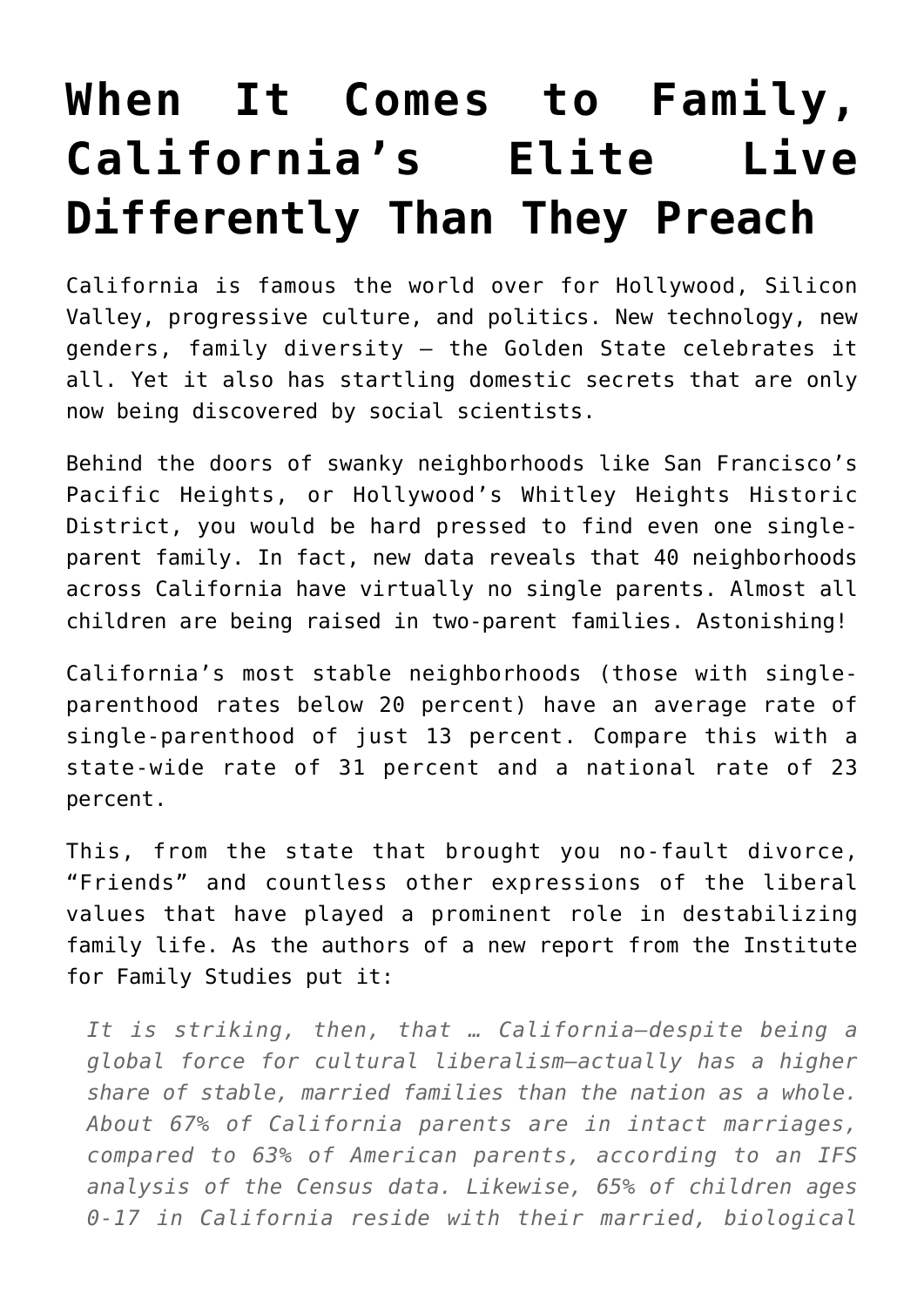*parents, compared to 62% of children in the United States. In other words, family life in the Golden State is more stable than in the country as a whole.*

What gives?

## **The discreet conservatism of the liberal elite**

IFS scholars Wendy Wang, W. Bradford Wilcox and Peyton Roth [have delved deep into survey data](https://ifstudies.org/blog/state-of-contradiction-progressive-family-culture-traditional-family-structure-in-california) and come up with answers that suggest we should take liberal elite narratives with a grain of salt. Here is what they found.

Those low-to-zero-single-parent neighborhoods in California are disproportionately populated by college-educated, highincome adults and their children. They obviously think that getting married and staying married is the best basis for family life – for themselves – and say so. But for others, anything goes.

Thus, in one survey of Californians aged 18 to 50:

- 85 percent with a college or graduate degree agreed that family diversity, "where kids grow up in di?erent kinds of families today," is something to be publicly celebrated, compared with 69 percent of Californians without a college education.
- Only a quarter of the college-educated agreed it was morally wrong for single women to have children on their own, compared with 31 percent of those with a high school or less education.

Personally speaking, though:

Close to 70 percent of Californians with a college degree agree that "It's very important for me,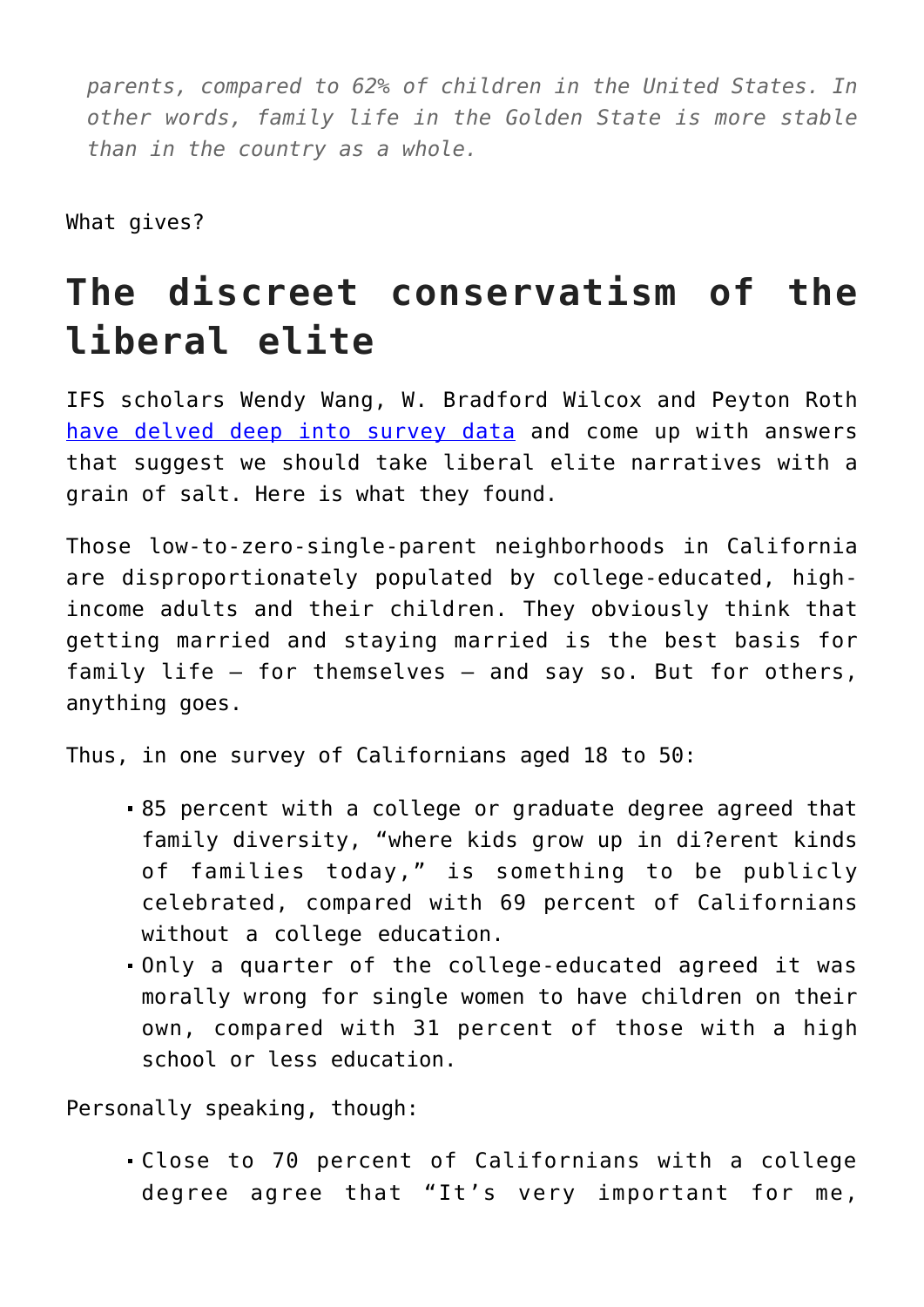personally, to be married before having my children," compared with about 60 percent of their counterparts who do not have a college degree.

*And in this case, better-educated Californians' family life is more likely to conform to their personal views: A vast majority of college-educated parents have been married (94%)—only 6% are never-married parents. Contrast that 6% to the 23% of high school-educated Californian parents who have never been married. The marriage gap shows up in current living arrangements as well: 80% of Golden State parents with a college or graduate degree are in intact marriages, compared with 60% of those without a college degree.*

Education = money, so the marriage picture is about money, isn't it?

No, because you can be well off and still less likely to be in a stable marriage than your economic peers. It depends on your personal values. The study shows that the minority of the college-educated who do *not* think it's very important to put marriage before the baby carriage are much less likely to be in an intact marriage (69 percent) than those whose values are more familistic (86 percent.) The gap is even bigger among the lesser educated: 36 percent vs. 58 percent. "In fact, it may be that familism is more important in stabilizing family life among less-educated Californians," Wilcox and Wang suggest.

Although the scholars can't be sure the relationship between personal aspiration and marital status is causal, but personal values do seem to play a significant role "in whether someone ?nds themselves in a stable, married family."

It's worth noting too, they say, that 44 percent of Californians agree that "couples with children should make every effort to stay married," even if they are unhappy – a view held by 53 percent of those who have children, and only 38 percent of those who do not.